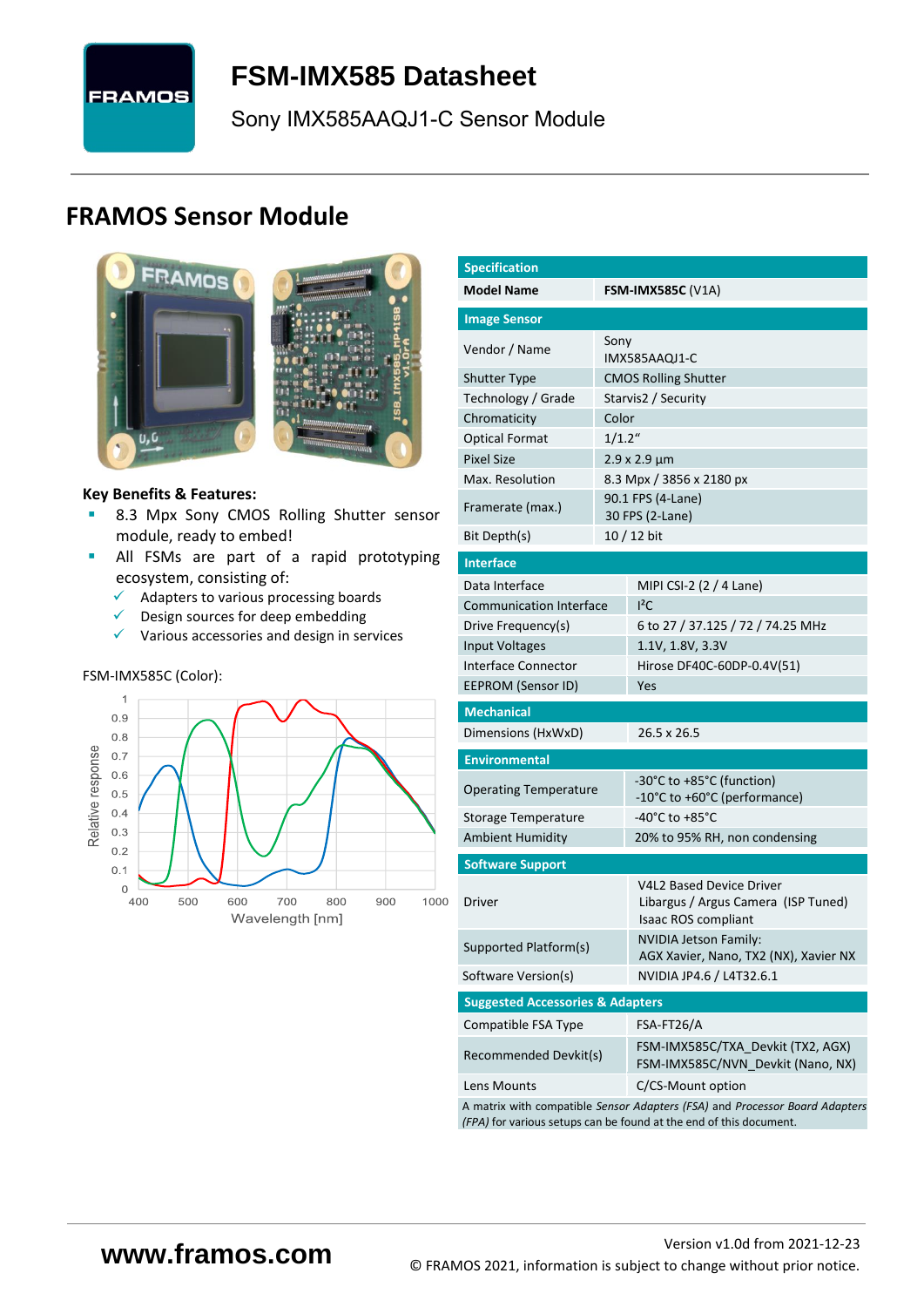#### **Mechanical Drawing**

**BAMOS** 



Sensor image optical center is in mechanical board center.

#### **Connector Pinout**

Type: [Hirose DF40C-60DP-0.4V\(51](#page-0-6)[\)](#page-0-6)  Mating Type: Hirose DF40HC(4.0)-60DS-0.4V(51)



Signals are routed directly from image sensor to connector. Details on specific signals are described in the respective image sensor datasheet.

# **www.framos.com**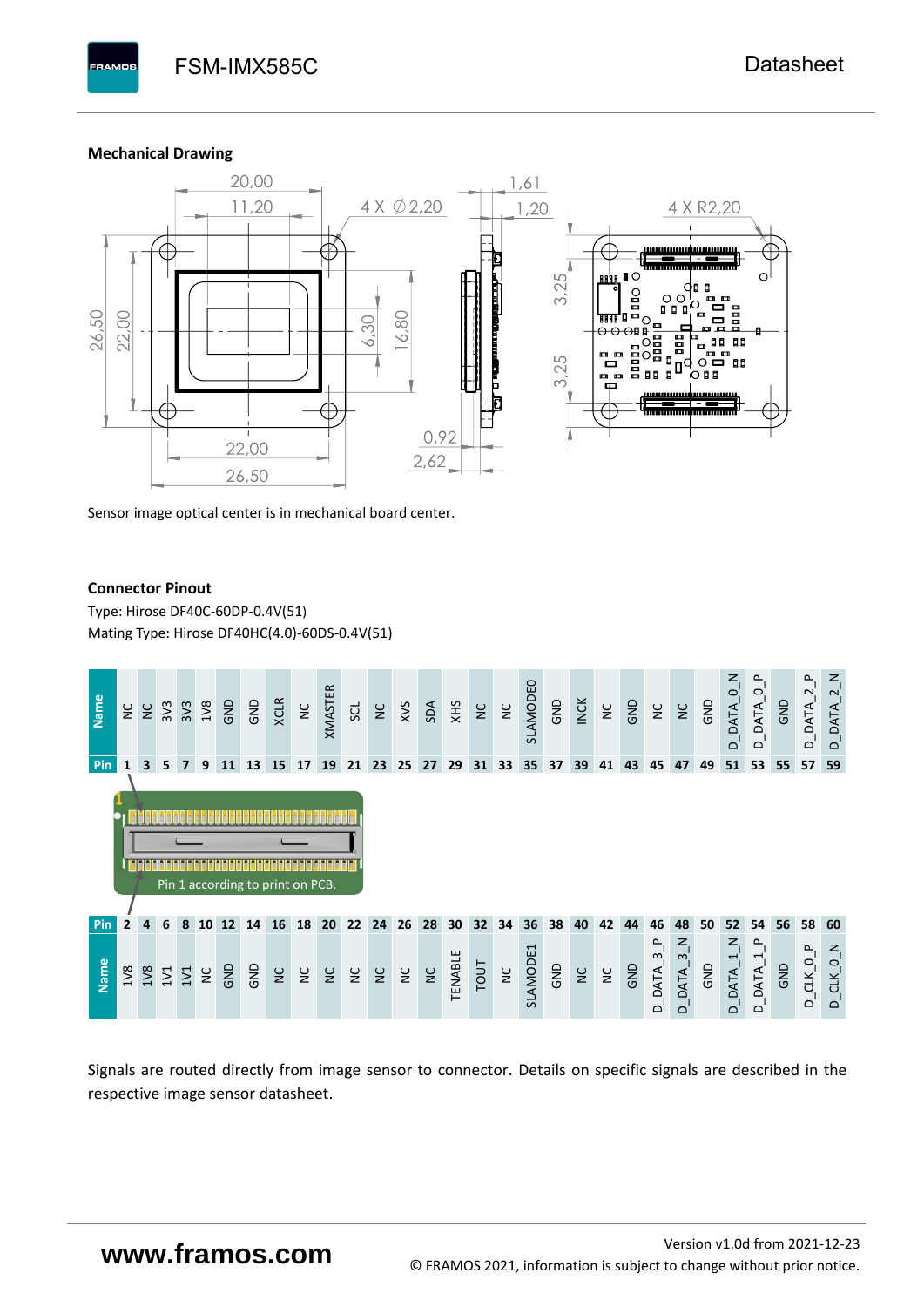FSM-IMX585C

### **Table of Contents**

FRAMOS

| 1              |       |  |
|----------------|-------|--|
|                | 1.1   |  |
|                | 1.2   |  |
|                | 1.2.1 |  |
|                | 1.2.2 |  |
| $\overline{2}$ |       |  |
|                | 2.1   |  |
|                | 2.1.1 |  |
|                | 2.1.2 |  |
| 3              |       |  |
|                | 3.1   |  |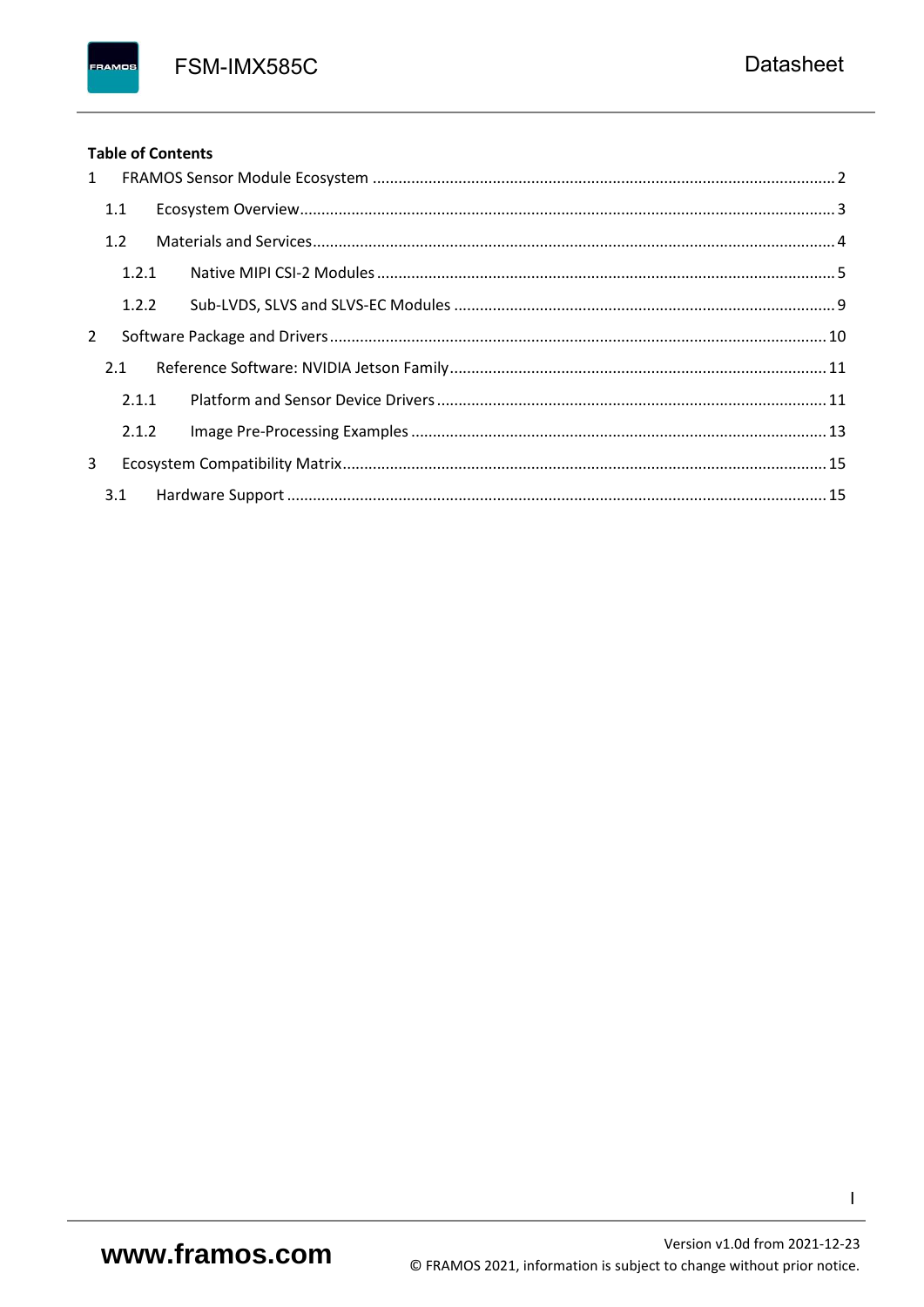## <span id="page-3-0"></span>**1 FRAMOS Sensor Module Ecosystem**

The FSM Ecosystem consists of FRAMOS Sensor Modules, Adapters, Software and Sources, and provides one coherent solution supporting the whole process of integrating image sensors into embedded vision products.

During the evaluation and proof-of-concept phase, off-the-shelf sensor modules with a versatile adapter framework allow the connection of latest image sensor technology to open processing platforms, like the NVIDIA Jetson Family or the 96boards.org standard. Reference drivers and sample applications deliver images immediately after installation, supporting V4L2 and an optional derivate API providing comfortable integration. Within the development phase, electrical design references and driver sources guide with a solid and proven baseline to quickly port into individual system designs and extend scope, while decreasing risk and efforts.

To simplify and relieve the whole supply chain, all FRAMOS Sensor Modules and adapters are optimized and ready for delivery in volume and customization with pre-configured lens holder, lens and further accessories.

#### **Off-the-Shelf Hardware**

- FRAMOS Sensor Modules (FSM) from stock, ready for evaluation and optimized for initial mass production.
- Versatile adapter framework, allowing flexible testing of different modules, on different processing boards:
	- FRAMOS Sensor Adapter (FSA): Everything the specific sensor needs for operation
	- FRAMOS Processor Adapter (FPA): Connect up to four FSM + FSA to a specific processor board
- From lenses, mechanics and cables, all needed imaging accessories from one hand

#### **Kickstart Software Package**

- Drivers with basic sensor integration:
	- V4L2 drivers for specific image sensors
	- Platform specific device tree overlays
- Streamlined V4L2 library (LibSV) with comfortable and generic C/C++ API
- Example applications demonstrating initialization, configuration and image acquisition

Further to the off-the-shelf hard- and software, the Ecosystem supports you on project basis with:

- Driver sources allowing the focus on application specific scope and sensor features
- Electrical references for FSA and FPA, supporting quick and optimized embedding of FSMs
- Engineering services via FRAMOS and its partners, allowing you to focus on your product's unique value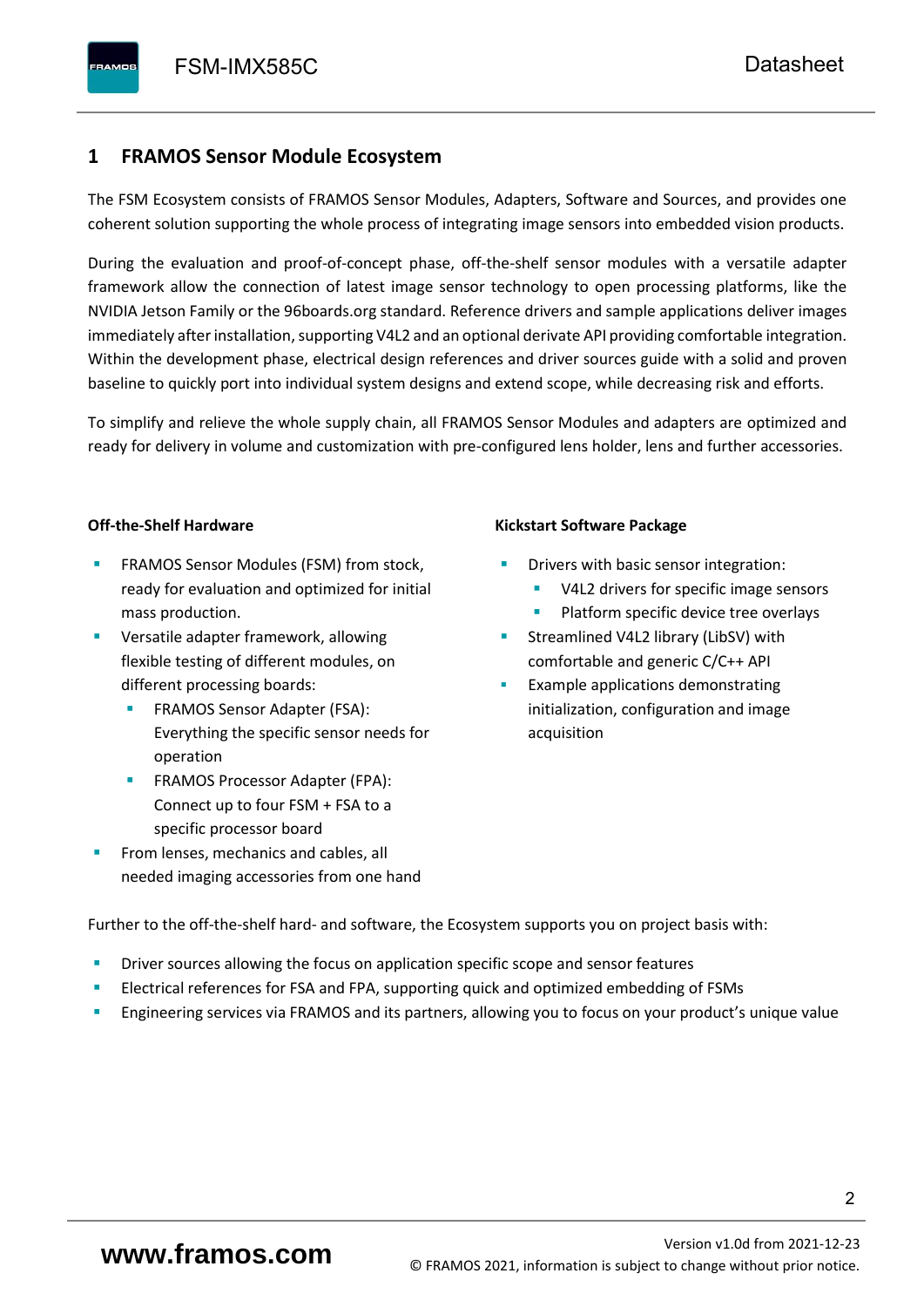# <span id="page-4-0"></span>**1.1 Ecosystem Overview**

**PAMOS** 

The figure below shows a map of compatibility with all components inside the Ecosystem. Every element (or hardware) and connection displayed in **Green** operates with native MIPI CSI-2 (D-PHY) data.



Every component and connection displayed in **Orange** or **Blue** operates with proprietary (Sub-LVDS, SLVS) or standardized (SLVS-EC) LVDS data, that requires further attention to the physical processing of the image data by either data conversion or specific FPGA IP. Users of MIPI CSI-2 based processing systems are supported by FSM specific data conversion located on dedicated FRAMOS Sensor Adapters (FSAs).



*Figure 1: Assembly of a typical Sensor Module Development Kit*

Specification and compatibility of all individual components are listed in the appropriate chapter of the full datasheet. Access to software and drivers is only granted with the purchase of the appropriate development kit. Electrical design sources, support and services are provided on individual basis, they are not part of the development kit or component purchase.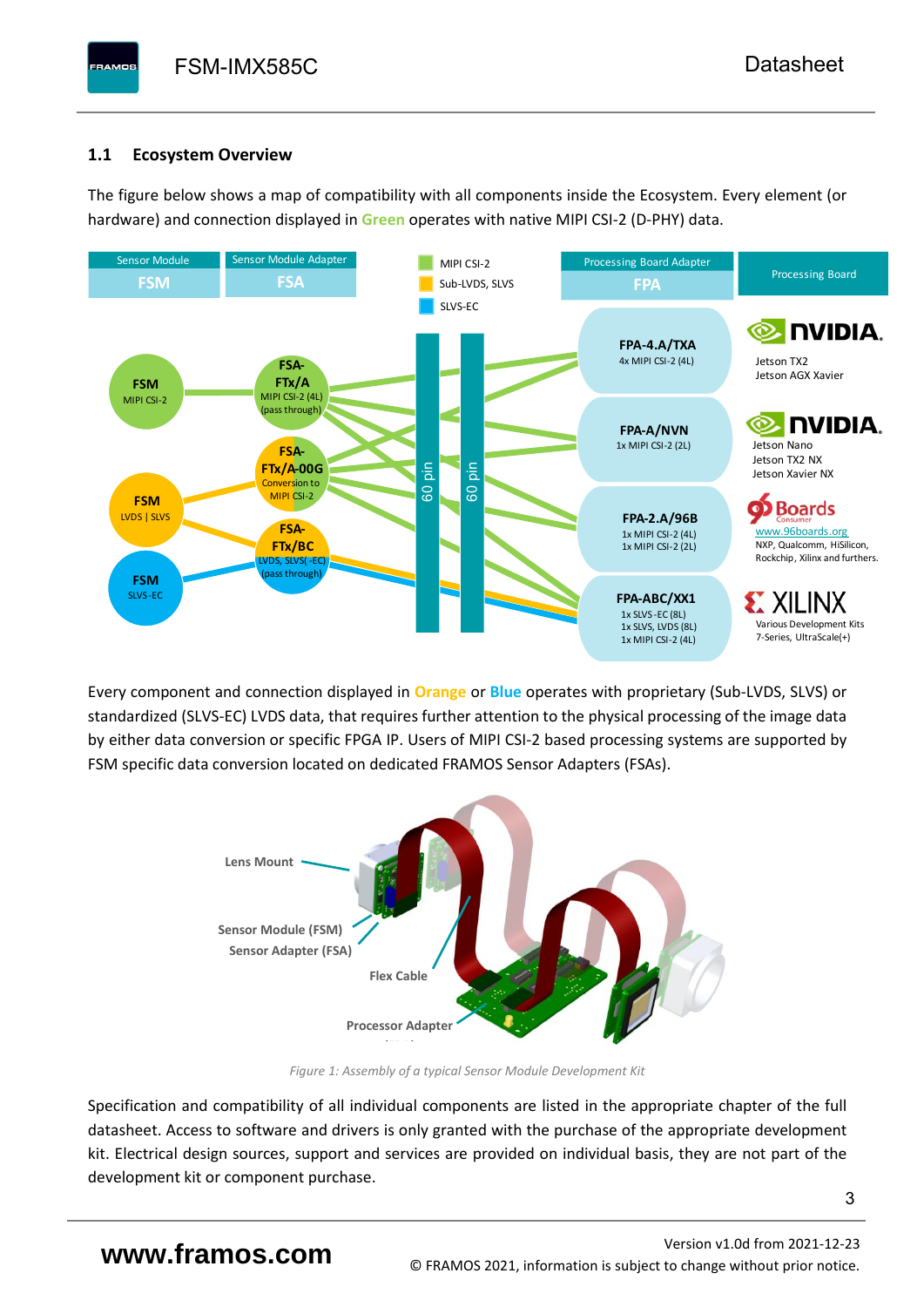#### <span id="page-5-0"></span>**1.2 Materials and Services**

Below you can find a list of materials and services as part of the FRAMOS Sensor Module Ecosystem.

#### **Hardware**

- **EXECTED FRAMOS Sensor Module Development Kits**
- **Individual Parts:** 
	- FRAMOS Sensor Modules
	- **FRAMOS Sensor Adapters**
	- **EXAMOS Processor Adapters**
	- **EXECTED** FRAMOS Module Accessories (Cables, Mounts)

**Software** (part of the Development Kit)

- Software Package for NVIDIA Jetson AGX Xavier, Nano, TX2, TX2 NX and Xavier NX
- Software Package for DragonBoard 410c (96Boards)
- **E** Xilinx FPGA reference implementation for SLVS-EC (Sony IMX421, IMX530)

#### **Design Sources** (on Project Basis)

- Software Driver Sources
- Electrical References for FSA, FPA (Schematics)

#### **Design Services**

- Off-the-shelf hardware customization including size, shape, connector and extended functionality
- Software customization and extension
	- Additional processor board support
	- Further sensor features and image (pre-)processing
- **■** Integration of additional sensors
- Optimization for volume production
- Lens assembly and alignment
- System / solution development
- Production and integration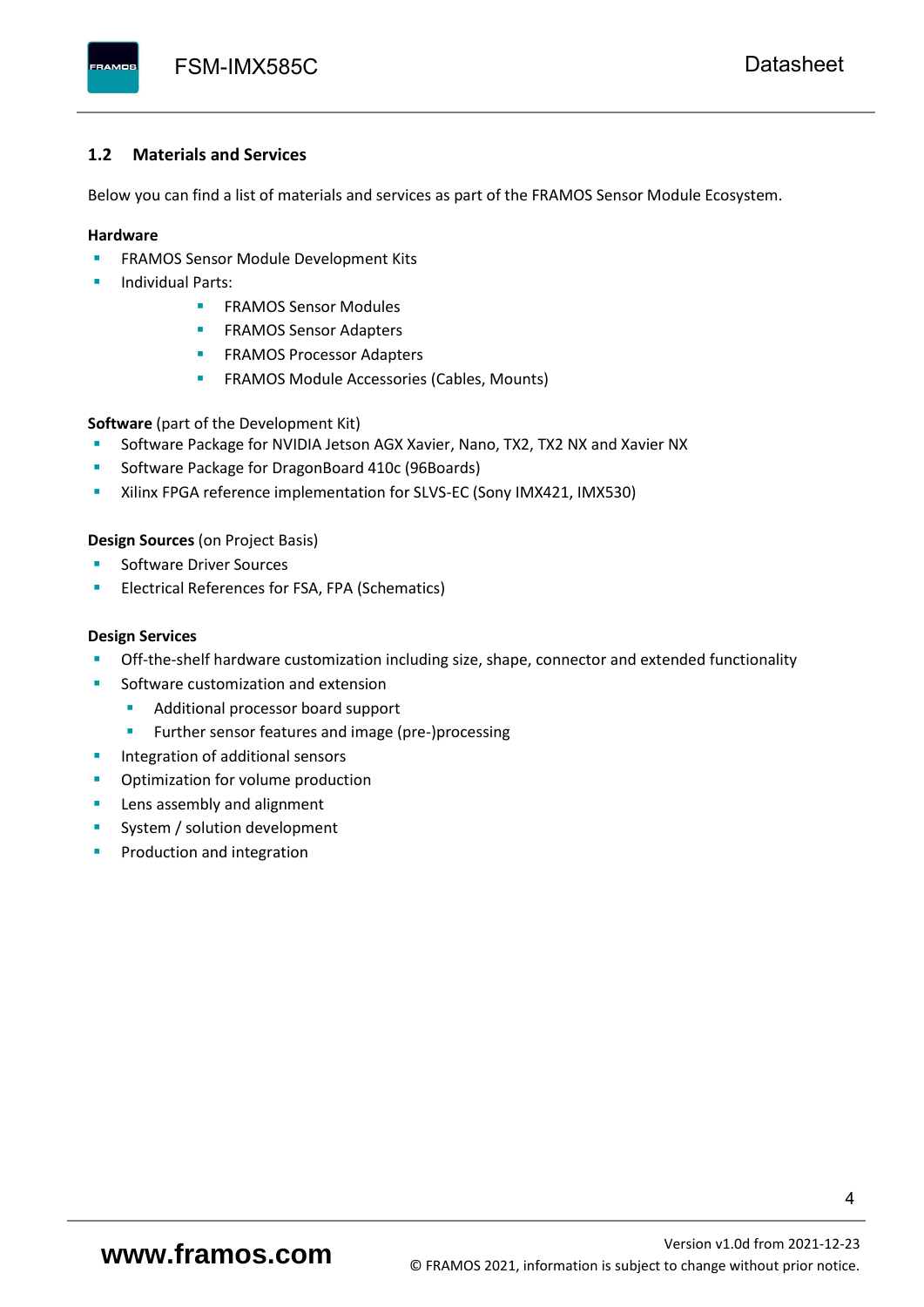### **1.2.1 Native MIPI CSI - 2 Modules**

#### **[Global Shu](#page-0-7)tters**

<span id="page-6-0"></span>

| <b>Model Name</b>                        | FSM-IMX297                      | <b>FSM-AR0144</b>            | FSM-IMX296                      | FSM-HDP230                             | <b>FSM-IMX565</b>                      |
|------------------------------------------|---------------------------------|------------------------------|---------------------------------|----------------------------------------|----------------------------------------|
| <b>Shutter Type</b>                      | <b>CMOS Global Shutter</b>      | <b>CMOS Global Shutter</b>   | <b>CMOS Global Shutter</b>      | <b>CMOS Global Shutter</b>             | <b>CMOS Global Shutter</b>             |
| <b>Technology</b>                        | Pregius (Gen2)(Bin)             |                              | Pregius (Gen2)                  |                                        | Pregius S (Gen4)                       |
| <b>Resolution [MP]</b>                   | 0.4                             | 1                            | 1.6                             | 2.3                                    | 12.3                                   |
| <b>Resolution [HxV]</b>                  | 728 x 544                       | 1280 x 800                   | 1456 x 1088                     | 1944 x 1204                            | 4128 x 3008                            |
| Max. Framerate [FPS]                     | 120.9 FPS (1-Lane)              | 60.3 FPS (2-Lane)            | 60.4 FPS (1-Lane)               | 59.9 FPS (4-Lane)<br>59.9 FPS (2-Lane) | 42.6 FPS (4-Lane)<br>22.3 FPS (2-Lane) |
| Mono / Color                             | Mono                            | Color / Mono                 | Mono                            | Color / Mono                           | Color / Mono                           |
| <b>Sensor Manufacturer</b>               | Sony                            | <b>ON Semiconductor</b>      | Sony                            | Pyxalis                                | Sony                                   |
| <b>Sensor Name</b>                       | <b>IMX297LLR /</b><br>IMX297LQR | AR0144CSSM /<br>AR0144CSSC   | <b>IMX296LLR /</b><br>IMX296LQR | HDPYX 230-G Mono<br>/ HDPYX 230-G RGB  | IMX565AAMJ-C /<br>IMX565AAQJ-C         |
| <b>Application / Grade</b>               | Sensing                         | Industrial                   | Sensing                         | Automotive                             | Industrial                             |
| <b>Optical Format [inch]</b>             | 1/2.9                           | 1/4                          | 1/2.9                           | 1/2.5                                  | 1/1.1                                  |
| Pixel Size [µm]                          | $6.9 \times 6.9$                | 3x3                          | 3.45 x 3.45                     | $3.2 \times 3.2$                       | $2.74 \times 2.74$                     |
| <b>Pixel Bitdepth [bit]</b>              | 10 bit                          | 10 / 12 bit                  | 10 bit                          | 8/10/12/14/16<br>bit                   | 8/10/12 bit                            |
| Data Interface [Type]                    | MIPI CSI-2                      | MIPI CSI-2                   | MIPI CSI-2                      | MIPI CSI-2                             | MIPI CSI-2                             |
| Data Interface [# Lanes]                 | $\mathbf{1}$                    | 1/2                          | $\mathbf{1}$                    | 2/4                                    | 2/4                                    |
| <b>Communication Interface</b>           | $I2C$ (4-wire serial)           | $l^2C$                       | $I2C$ (4-wire serial)           | $l^2C$                                 | $I^2C$                                 |
| <b>Drive Frequency [MHz]</b>             | 37.125 / 74.25 / 54             | 6 to 48                      | 37.125 / 74.25 / 54             | 6 to 27                                | 37.125 / 54 / 74.25<br><b>MHz</b>      |
| <b>Input Voltages</b>                    | 1.2V, 1.8V, 3.3V                | 1.2V, 1.8V, 2.8V             | 1.2V, 1.8V, 3.3V                | 1.2V, 1.8V, 2.8V                       | 1.1V, 1.8V, 2.9V, 3.3V                 |
| <b>Supported Lens Mounts</b>             | M12 or<br>C/CS-Mount options    | M12 or<br>C/CS-Mount options | M12 or<br>C/CS-Mount options    | M12 or<br>C/CS-Mount options           | C/CS-Mount option                      |
| <b>Board Dimensions [mm<sup>2</sup>]</b> | 26.5 mm x 26.5 mm               | 26.5 mm x 26.5 mm            | 26.5 mm x 26.5 mm               | 26.5 mm x 26.5 mm                      | 26.5 mm x 26.5 mm                      |

**www.framos.com**

www.framos.com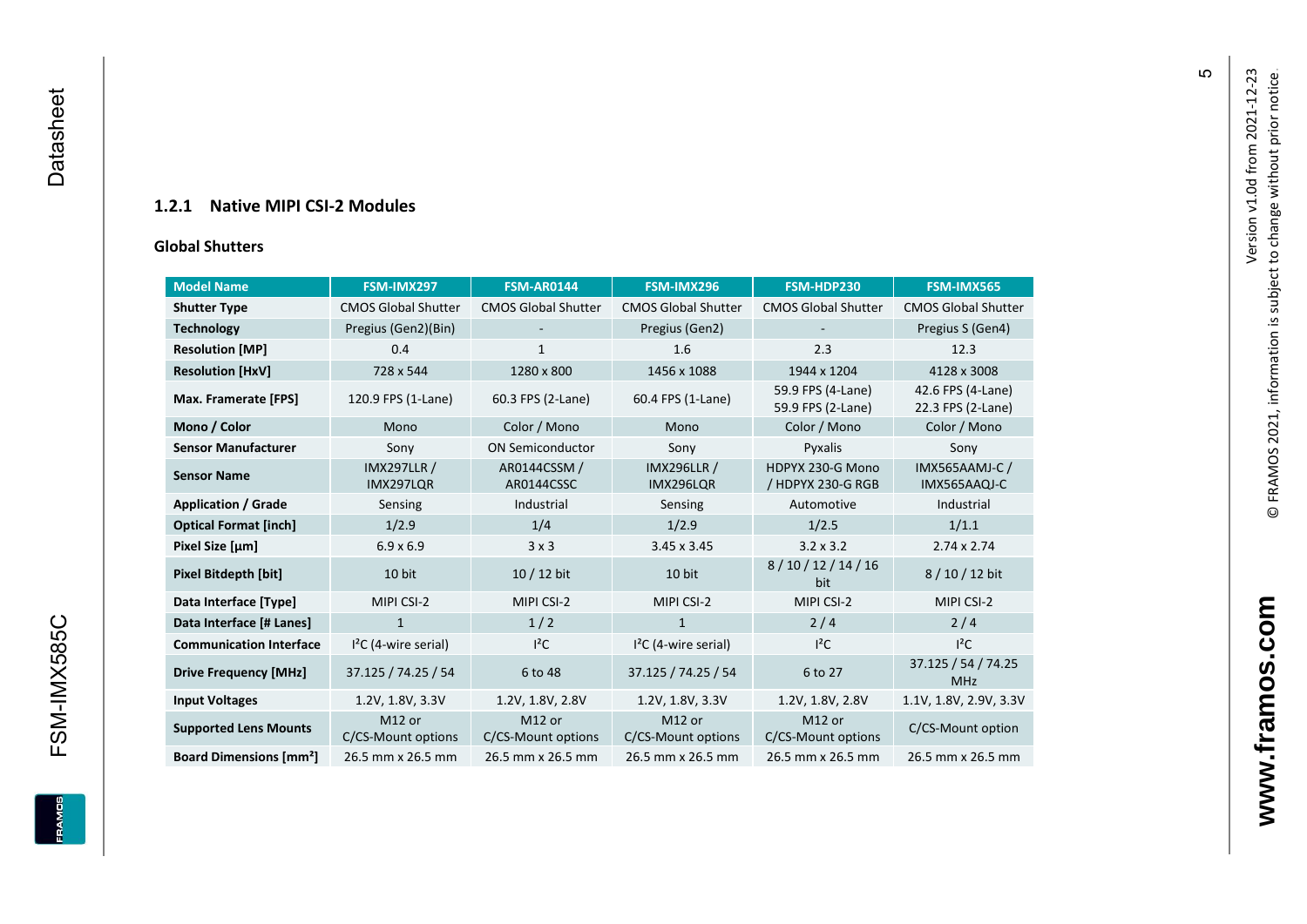#### **Rolling Shutters (Part 1/ 3 ) – up to 5 MP**

| <b>Model Name</b>                        | FSM-IMX327                         | FSM-IMX290                          | FSM-IMX462                                     | FSM-IMX464                                                               | FSM-IMX335                      | <b>FSM-AR0521</b>                  |
|------------------------------------------|------------------------------------|-------------------------------------|------------------------------------------------|--------------------------------------------------------------------------|---------------------------------|------------------------------------|
| <b>Shutter Type</b>                      | <b>CMOS Rolling</b><br>Shutter     | <b>CMOS Rolling</b><br>Shutter      | <b>CMOS Rolling</b><br>Shutter                 | <b>CMOS Rolling</b><br>Shutter                                           | <b>CMOS Rolling</b><br>Shutter  | <b>CMOS Rolling</b><br>Shutter     |
| <b>Technology</b>                        | Starvis + NIR                      | Starvis + NIR                       | <b>Starvis</b>                                 | Starvis + NIR                                                            | <b>Starvis</b>                  |                                    |
| <b>Resolution [MP]</b>                   | 2.1                                | 2.1                                 | 2.1                                            | 4.2                                                                      | 5                               | 5                                  |
| <b>Resolution [HxV]</b>                  | 1920 x 1080                        | 1920 x 1080                         | 1920 x 1080                                    | 2712 x 1538                                                              | 2616 x 1964                     | 2592 x 1944                        |
| Max. Framerate [FPS]                     | 60 FPS (4-Lane)<br>60 FPS (2-Lane) | 120 FPS (4-Lane)<br>60 FPS (2-Lane) | 120 FPS (4-Lane)<br>60 FPS (2-Lane)            | 90 FPS (4-Lane)<br>60 FPS (4-Lane)<br>30 FPS (2-Lane)<br>30 FPS (2-Lane) |                                 | 69 FPS (4-Lane)<br>34 FPS (2-Lane) |
| Mono / Color                             | Color                              | Color                               | Mono                                           | Color / Mono                                                             | Color / Mono                    | Color / Mono                       |
| <b>Sensor Manufacturer</b>               | Sony                               | Sony                                | Sony                                           | Sony                                                                     | Sony                            | <b>ON Semiconductor</b>            |
| <b>Sensor Name</b>                       | <b>IMX327LOR1</b>                  | IMX462LOR-C                         | <b>IMX290LLR /</b><br>IMX464LQR-C<br>IMX290LQR |                                                                          | <b>IMX335LLN /</b><br>IMX335LQN | AR0521SR2M /<br>AR0521SR2C         |
| <b>Application / Grade</b>               | Security                           | Security                            | Security                                       | Security                                                                 | Security                        |                                    |
| <b>Optical Format [inch]</b>             | 1/2.8                              | 1/2.8                               | 1/2.8                                          | 1/1.8                                                                    | 1/2.8                           | 1/2.5                              |
| Pixel Size [µm]                          | $2.9 \times 2.9$                   | $2.9 \times 2.9$                    | $2.9 \times 2.9$<br>$2.9 \times 2.9$           |                                                                          | $2 \times 2$                    | $2.2 \times 2.2$                   |
| <b>Pixel Bitdepth [bit]</b>              | 10 / 12 bit                        | 10 / 12 bit                         | 10 / 12 bit                                    | 10 / 12 bit                                                              | 10 / 12 bit                     | 8/10/12 bit                        |
| Data Interface [Type]                    | MIPI CSI-2                         | MIPI CSI-2                          | MIPI CSI-2                                     | MIPI CSI-2                                                               | MIPI CSI-2                      | MIPI CSI-2                         |
| Data Interface [# Lanes]                 | 2/4                                | 2/4                                 | 2/4                                            | 2/4                                                                      | 2/4                             | 2/4                                |
| <b>Communication Interface</b>           | $I2C$ (4-wire serial)              | $l^2C$                              | $I2C$ (4-wire serial)                          | $I^2C$                                                                   | $l^2C$                          | $l^2C$                             |
| <b>Drive Frequency [MHz]</b>             | 37.125 / 74.25<br>37.125 / 74.25   |                                     | 37.125 / 74.25                                 | 6 to 27 / 37.125 /<br>74.25                                              | $6 - 27 / 37.125 /$<br>74.25    | 10 to 48                           |
| <b>Input Voltages</b>                    | 1.2V, 1.8V, 2.9V                   | 1.2V, 1.8V, 2.9V                    | 1.2V, 1.8V, 2.9V                               | 1.2V, 1.8V, 2.9V                                                         | 1.2V, 1.8V, 2.9V                | 1.2V, 1.8V, 2.7V                   |
| <b>Supported Lens Mounts</b>             | M12 or C/CS-Mount<br>options       | M12 or C/CS-Mount<br>options        | M12 or C/CS-Mount<br>options                   | M12 or C/CS-Mount<br>options                                             | M12 or C/CS-Mount<br>options    | M12 or C/CS-Mount<br>options       |
| <b>Board Dimensions [mm<sup>2</sup>]</b> | $26.5 \times 26.5$                 | $26.5 \times 26.5$                  | 26.5 x 26.5                                    | $26.5 \times 26.5$                                                       | 26.5 x 26.5                     | 26.5 x 26.5                        |

 $\pmb{\circ}$ 

**www.framos.com**

www.framos.com

**FRAMOS**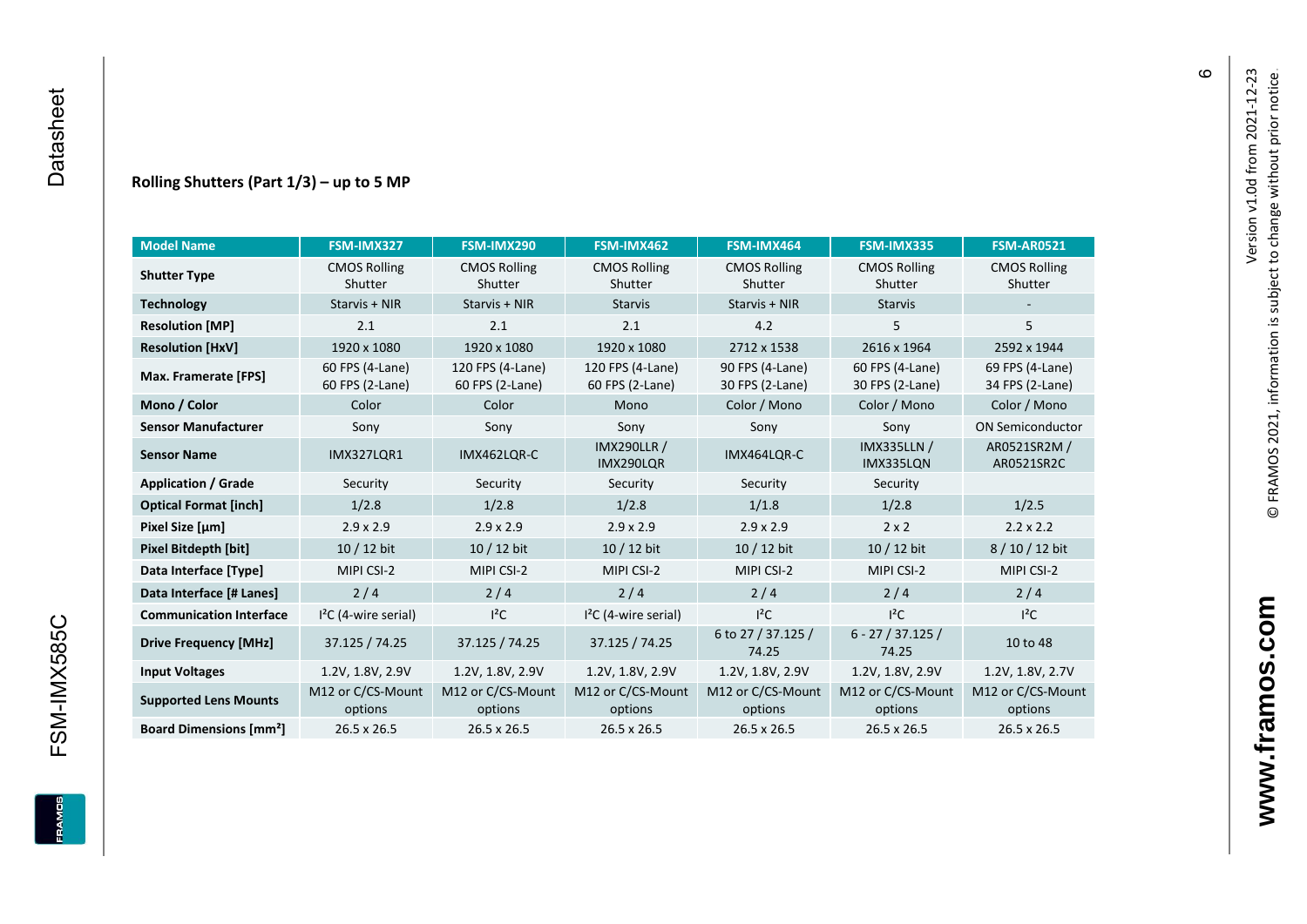#### **Rolling Shutters (Part 2/ 3 ) – 8 MP**

| <b>Model Name</b>                        | FSM-IMX334                      | FSM-IMX485                         | <b>FSM-IMX585</b>                    | FSM-IMX678                         | <b>FSM-IMX415</b>                  | <b>FSM-IMX715</b>                  |
|------------------------------------------|---------------------------------|------------------------------------|--------------------------------------|------------------------------------|------------------------------------|------------------------------------|
| <b>Shutter Type</b>                      | <b>CMOS Rolling</b><br>Shutter  | <b>CMOS Rolling</b><br>Shutter     | <b>CMOS Rolling</b><br>Shutter       | <b>CMOS Rolling</b><br>Shutter     | <b>CMOS Rolling</b><br>Shutter     | <b>CMOS Rolling</b><br>Shutter     |
| <b>Technology</b>                        | <b>Starvis</b>                  | Starvis + NIR                      | Starvis2                             | Starvis2                           | Starvis + NIR                      | Starvis + NIR                      |
| <b>Resolution [MP]</b>                   | 8.3                             | 8.3                                | 8.3                                  | 8.3                                | 8.4                                | 8.4                                |
| <b>Resolution [HxV]</b>                  | 3864 x 2180                     | 3864 x 2180                        | 3856 x 2180                          | 3856 x 2180                        | 3864 x 2192                        | 3864 x 2192                        |
| Max. Framerate [FPS]                     | 60 FPS (4-Lane)                 | 72 FPS (4-Lane)<br>38 FPS (2-Lane) | 90.1 FPS (4-Lane)<br>30 FPS (2-Lane) | 72 FPS (4-Lane)<br>30 FPS (2-Lane) | 90 FPS (4-Lane)<br>44 FPS (2-Lane) | 90 FPS (4-Lane)<br>44 FPS (2-Lane) |
| Mono / Color                             | Color / Mono                    | Color                              | Color                                | Color / Mono                       | Color                              | Color                              |
| <b>Sensor Manufacturer</b>               | Sony                            | Sony                               | Sony                                 | Sony                               | Sony                               | Sony                               |
| <b>Sensor Name</b>                       | <b>IMX334LLR /</b><br>IMX334LQR | <b>IMX485LQJ</b>                   | IMX585AAQJ1-C                        | IMX678AAQR1                        | IMX415-AAQR                        | IMX715AAQR1                        |
| <b>Application / Grade</b>               | Security                        | Security                           | Security                             | Security                           | Security                           | Security                           |
| <b>Optical Format [inch]</b>             | 1/1.8                           | 1/1.2                              | 1/1.2                                | 1/1.8                              |                                    | 1/2.8                              |
| Pixel Size [µm]                          | $2 \times 2$                    | $2.9 \times 2.9$                   | $2.9 \times 2.9$                     | $2 \times 2$                       | $1.45 \times 1.45$                 | $1.45 \times 1.45$                 |
| <b>Pixel Bitdepth [bit]</b>              | 10 / 12 bit                     | 10 / 12 bit                        | 10 / 12 bit                          | $10/12$ bit                        | 10 / 12 bit                        | $10/12$ bit                        |
| Data Interface [Type]                    | MIPI CSI-2                      | MIPI CSI-2                         | MIPI CSI-2                           | MIPI CSI-2                         | MIPI CSI-2                         | MIPI CSI-2                         |
| Data Interface [# Lanes]                 | $\overline{4}$                  | 2/4                                | 2/4                                  | 2/4                                | 2/4                                | 2/4                                |
| <b>Communication Interface</b>           | $I^2C$                          | $I^2C$                             | $I^2C$                               | $I^2C$                             | $I^2C$                             | $I^2C$                             |
| <b>Drive Frequency [MHz]</b>             | $6 - 27 / 37.125 /$<br>74.25    | 6 to 27 / 37.125 /<br>74.25        | 6 to 27 / 37.125 /<br>72/74.25       | $6 - 27 / 37.125 /$<br>74.25       | 24 / 27 / 37.125 /<br>72 / 74.25   | 24 / 27 / 37.125 /<br>72 / 74.25   |
| <b>Input Voltages</b>                    | 1.2V, 1.8V, 2.9V                | 1.2V, 1.8V, 2.9V                   | 1.1V, 1.8V, 3.3V                     | 1.1V, 1.8V, 3.3V                   | 1.1V, 1.8V, 2.9V                   | 1.1V, 1.8V, 2.9V                   |
| <b>Supported Lens Mounts</b>             | M12 or C/CS-<br>Mount options   | C/CS-Mount option                  | C/CS-Mount option                    | M12 or C/CS-<br>Mount options      | M12 or C/CS-<br>Mount options      | M12 or C/CS-<br>Mount options      |
| <b>Board Dimensions [mm<sup>2</sup>]</b> | 26.5 x 26.5                     | $26.5 \times 26.5$                 | 26.5 x 26.5                          | $26.5 \times 26.5$                 | 26.5 x 26.5                        | 26.5 x 26.5                        |

 $\overline{r}$ 

FSM-IMX585C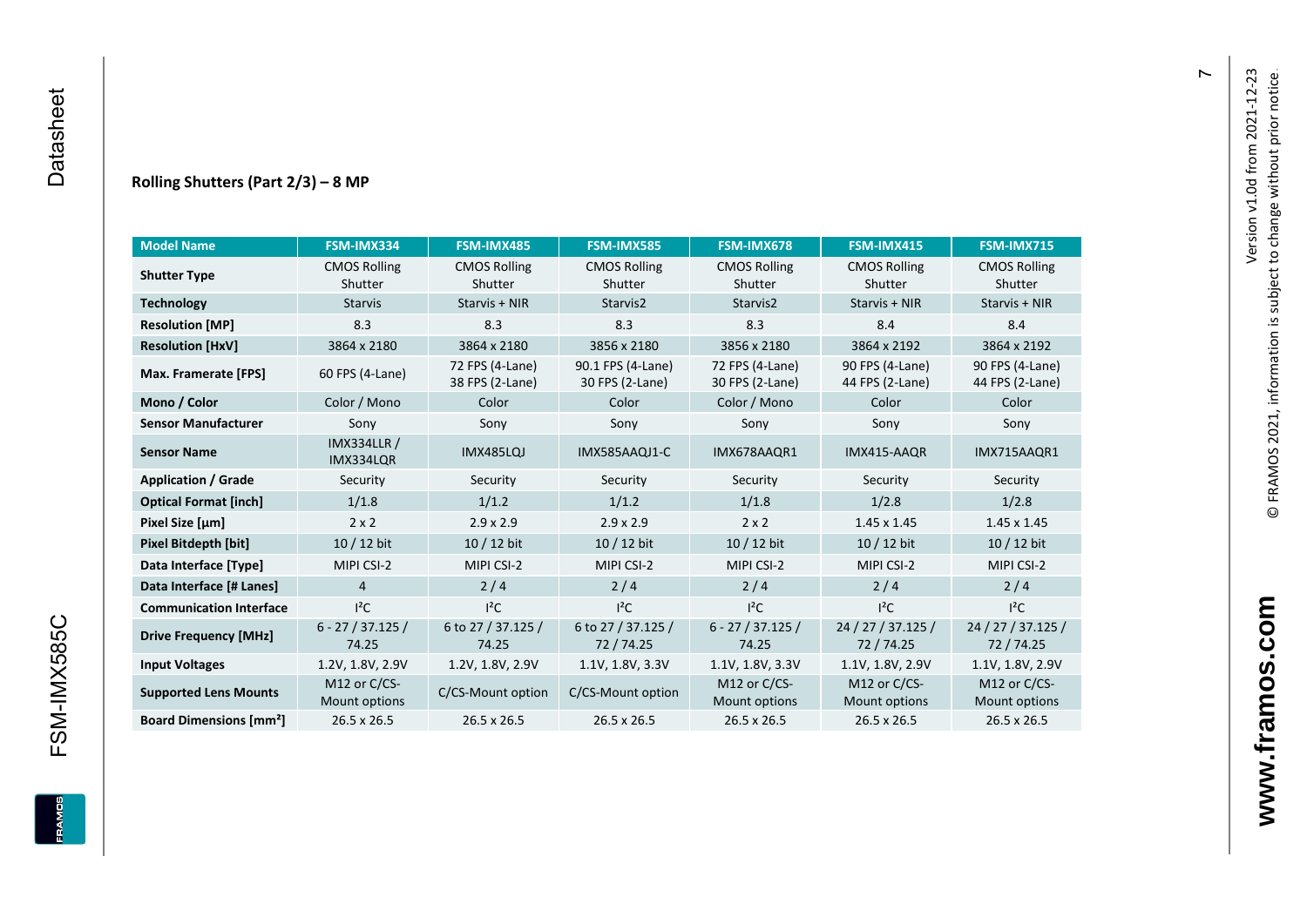| <b>Model Name</b>                        | FSM-IMX412                               | FSM-IMX577                               | FSM-IMX477                               | <b>FSM-AR1335</b>            | FSM-IMX283                  |
|------------------------------------------|------------------------------------------|------------------------------------------|------------------------------------------|------------------------------|-----------------------------|
| <b>Shutter Type</b>                      | <b>CMOS Rolling Shutter</b>              | <b>CMOS Rolling Shutter</b>              | <b>CMOS Rolling Shutter</b>              | <b>CMOS Rolling Shutter</b>  | <b>CMOS Rolling Shutter</b> |
| <b>Technology</b>                        | <b>Starvis</b><br><b>Starvis</b>         |                                          | <b>Starvis</b>                           |                              | <b>Starvis</b>              |
| <b>Resolution [MP]</b>                   | 12.3                                     | 12.3                                     | 12.3                                     | 13.1                         | 20.2                        |
| <b>Resolution [HxV]</b>                  | 4056 x 3040                              | 4056 x 3040                              | 4056 x 3040                              | 4208 x 3120                  | 5496 x 3694                 |
| Max. Framerate [FPS]                     | 59.9 FPS (4-Lane)<br>30 FPS (2-Lane)     | 59.9 FPS (4-Lane)<br>30 FPS (2-Lane)     | 59.9 FPS (4-Lane)<br>30 FPS (2-Lane)     |                              | 24.7 FPS (4-Lane)           |
| Mono / Color                             | Color                                    | Color                                    | Color                                    | Color                        | Color                       |
| <b>Sensor Manufacturer</b>               | Sony                                     | Sony                                     | Sony                                     | <b>ON Semiconductor</b>      | Sony                        |
| <b>Sensor Name</b>                       | IMX412-AACK                              | IMX477-AAPK                              | IMX577-AACK                              | AR1335CSSM /<br>AR1335CSSC   | <b>IMX283CQJ</b>            |
| <b>Application / Grade</b>               | Security                                 | Security                                 | Security                                 | Industrial                   | Audio/Video                 |
| <b>Optical Format [inch]</b>             | 1/2.3                                    | 1/2.3                                    | 1/2.3                                    | 1/3.2                        | $\mathbf{1}$                |
| Pixel Size [µm]                          | $1.55 \times 1.55$                       | $1.55 \times 1.55$                       | $1.55 \times 1.55$                       | $1.1 \times 1.1$             | $2.4 \times 2.4$            |
| Pixel Bitdepth [bit]                     | $10/12$ bit                              | 8/10/12 bit                              | 8 / 10 / 12 bit                          | 8 / 10 bit                   | 10 / 12 bit                 |
| Data Interface [Type]                    | MIPI CSI-2                               | MIPI CSI-2                               | MIPI CSI-2                               | MIPI CSI-2                   | MIPI CSI-2                  |
| Data Interface [# Lanes]                 | 2/4                                      | 2/4                                      | 2/4                                      | 2/4                          | $\overline{4}$              |
| <b>Communication Interface</b>           | $I2C$ (CCI)                              | $I2C$ (CCI)                              | $I2C$ (CCI)                              | $l^2C$                       | $l^2C$                      |
| <b>Drive Frequency [MHz]</b>             | 6/12/18/27                               | 6 to 27                                  | 6 to 27                                  | 6 to 48                      | 6 to 27                     |
| <b>Input Voltages</b>                    | 1.05V, 1.8V, 2.75V                       | 1.05V, 1.8V, 2.8V                        | 1.05V, 1.8V, 2.8V                        | 1.2V, 1.8V, 2.7V             | 1.2V, 1.8V, 2.9V            |
| <b>Supported Lens Mounts</b>             | M <sub>12</sub> or<br>C/CS-Mount options | M <sub>12</sub> or<br>C/CS-Mount options | M <sub>12</sub> or<br>C/CS-Mount options | M12 or<br>C/CS-Mount options | C/CS-Mount option           |
| <b>Board Dimensions [mm<sup>2</sup>]</b> | 26.5 x 26.5                              | 26.5 x 26.5                              | 26.5 x 26.5                              | 26.5 x 26.5                  | 26.5 x 26.5                 |

FSM-IMX585C

Version v1.0d from 2021-12-23

© FRAMOS 2021, information i[s su](mailto:sales@framos.de)bject to change without prior notice.

Version v1.0d from 2021-12-23<br>© FRAMOS 2021, information is subject to change without prior notice.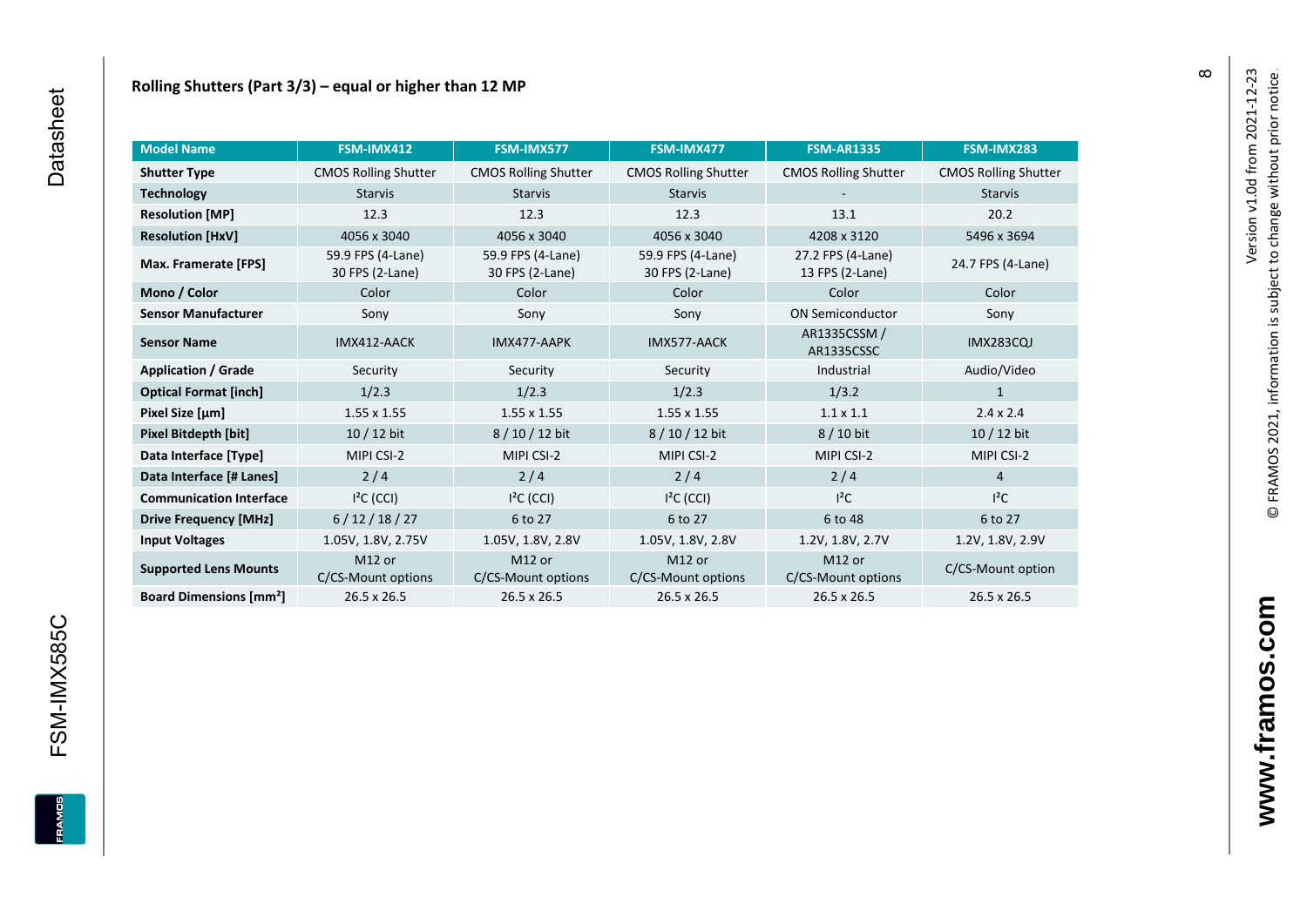#### **[1.2.2](#page-0-7) Sub -LVDS, SLVS and SLVS -EC Modules**

<span id="page-10-0"></span>

| <b>Model Name</b>                        | FSM-IMX264                 | FSM-IMX304                 | FSM-IMX530                                            |
|------------------------------------------|----------------------------|----------------------------|-------------------------------------------------------|
| <b>Shutter Type</b>                      | <b>CMOS Global Shutter</b> | <b>CMOS Global Shutter</b> | <b>CMOS Global Shutter</b>                            |
| <b>Technology</b>                        | Pregius (Gen2)             | Pregius (Gen2)             | Pregius S (Gen4)                                      |
| <b>Resolution [MP]</b>                   | 5.1                        | 12.4                       | 24.5                                                  |
| <b>Resolution [HxV]</b>                  | 2464 x 2056                | 4112 x 3008                | 5328 x 4608                                           |
| Max. Framerate [FPS]                     | CSI-2: 35.7 FPS (4-Lane)   | CSI-2: 23.4 FPS (4-Lane)   | SLVS-EC: 106.9 FPS (8-Lane)<br>CSI-2: 30 FPS (4-Lane) |
| Mono / Color                             | Color / Mono               | Color / Mono               | Color / Mono                                          |
| <b>Sensor Manufacturer</b>               | Sony                       | Sony                       | Sony                                                  |
| <b>Sensor Name</b>                       | IMX264LLR / IMX264LQR      | IMX304LLR / IMX304LQR      | IMX530-AAMJ / IMX530-AAQJ                             |
| <b>Application / Grade</b>               | Industrial                 | Industrial                 | Industrial                                            |
| <b>Optical Format [inch]</b>             | 2/3                        | 1.1                        | 1.2                                                   |
| Pixel Size [µm]                          | $3.45 \times 3.45$         | $3.45 \times 3.45$         | $2.74 \times 2.74$                                    |
| Pixel Bitdepth [bit]                     | 12 bit                     | 12 bit                     | $8/10/12$ bit                                         |
| Data Interface [Type]                    | SubLVDS                    | SubLVDS                    | SLVS, SLVS-EC                                         |
| Data Interface [# Lanes]                 | 4                          | 4/8                        | 1/2/4/8                                               |
| <b>Communication Interface</b>           | $I2C$ (4-wire serial)      | $I2C$ (4-wire serial)      | $I2C$ (4-wire serial)                                 |
| <b>Drive Frequency [MHz]</b>             | 37.125 / 54 / 74.25        | 37.125 / 54 / 74.25        | 37.125 / 54 / 74.25                                   |
| <b>Input Voltages</b>                    | 1.2V, 1.8V, 3.3V           | 1.2V, 1.8V, 3.3V           | 1.1V, 1.8V, 2.9V, 3.3V                                |
| <b>Supported Lens Mounts</b>             | C/CS-Mount option          | C/CS-Mount option          | C/CS-Mount option                                     |
| <b>Board Dimensions [mm<sup>2</sup>]</b> | 28 x 28                    | 28 x 28                    | 28 x 28                                               |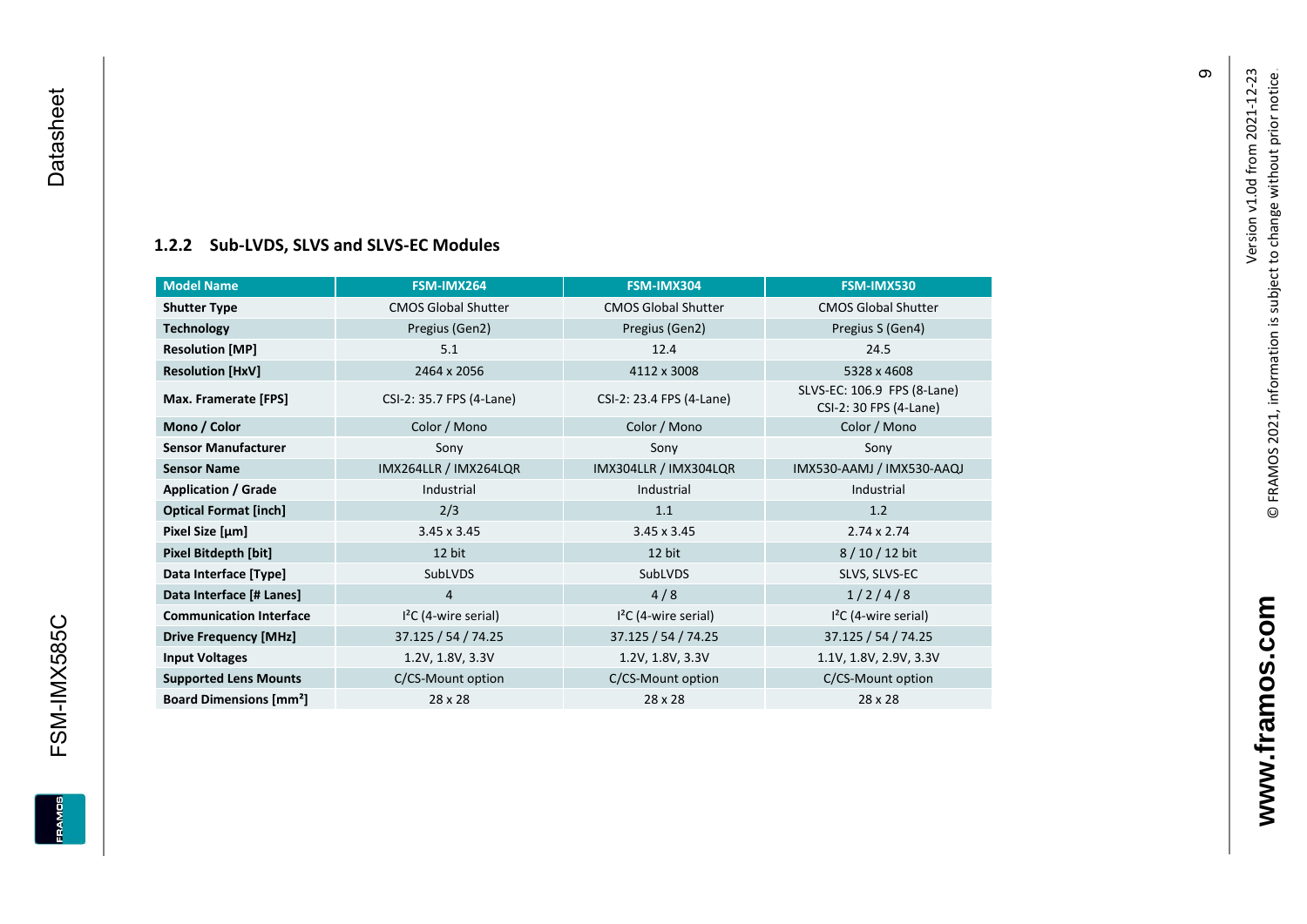# <span id="page-11-0"></span>**2 Software Package and Drivers**

As FRAMOS we know that the getting started with a new technology is the biggest challenge. The idea behind the Software Package is to enable embedded software engineers to get quickly to a streaming system and provide at the same time all tools that are needed to extend and adapt it according the individual needs of the application.

#### **What the software package and driver are:**

- A reference for a custom sensor implementation
- Demonstrating how to use the required interfaces
- Demonstrating how to communicate with the image sensor
- Demonstrating how to generaly initialize and configure the image sensor
- Provide initial image streaming output to the user space
- Demonstrating how to run basic image processing on pixel data

#### **Supported Processor Platforms**

The table below shows which platforms are supported by the standard driver package, and how many FSMs can at maximum be operated in parallel.

| <b>Sensor Module</b> | <b>NVIDIA</b><br><b>Jetson TX2</b> | <b>NVIDIA</b><br><b>AGX Xavier</b> | <b>NVIDIA</b><br><b>Jetson Nano,</b><br><b>TX2 NX, Xavier</b><br><b>NX</b> | <b>DragonBoard</b><br>410c | 96Boards<br><b>Consumer</b><br><b>Edition</b> | <b>Xilinx</b><br><b>Development</b><br><b>Boards</b> |  |
|----------------------|------------------------------------|------------------------------------|----------------------------------------------------------------------------|----------------------------|-----------------------------------------------|------------------------------------------------------|--|
| <b>FSM-AR0144</b>    | 4                                  |                                    | $\overline{2}$                                                             |                            |                                               |                                                      |  |
| <b>FSM-AR0521</b>    | $\overline{4}$                     |                                    | $\overline{2}$                                                             | $\overline{2}$             |                                               |                                                      |  |
| <b>FSM-AR1335</b>    | 4                                  |                                    | $\overline{2}$                                                             |                            |                                               |                                                      |  |
| FSM-HDP230           | $\overline{4}$                     | $\overline{4}$                     | $\overline{2}$                                                             |                            |                                               |                                                      |  |
| FSM-IMX264           | $\overline{2}$                     | $\overline{4}$                     | $\overline{\phantom{a}}$                                                   |                            |                                               |                                                      |  |
| FSM-IMX283           | $\overline{2}$                     | $\overline{4}$                     | $\overline{\phantom{a}}$                                                   |                            |                                               |                                                      |  |
| FSM-IMX290           | 4                                  |                                    | $\overline{2}$                                                             | $\overline{2}$             |                                               |                                                      |  |
| FSM-IMX296           | 4                                  |                                    | $\overline{2}$                                                             | $\overline{2}$             |                                               |                                                      |  |
| FSM-IMX297           | 4                                  |                                    | $\overline{2}$                                                             |                            |                                               |                                                      |  |
| FSM-IMX304           | $\overline{2}$                     | $\overline{4}$                     | $\overline{\phantom{a}}$                                                   |                            |                                               |                                                      |  |
| FSM-IMX327           | 4                                  |                                    | $\overline{2}$                                                             | $\overline{2}$             |                                               |                                                      |  |
| FSM-IMX334           | $\overline{2}$                     | $\overline{4}$                     | $\overline{\phantom{a}}$                                                   |                            | HW only, driver development                   |                                                      |  |
| FSM-IMX335           | 4                                  |                                    | $\overline{2}$                                                             |                            | on project basis.                             |                                                      |  |
| FSM-IMX412           | $\overline{4}$                     |                                    | $\overline{2}$                                                             | $\overline{2}$             |                                               |                                                      |  |
| FSM-IMX415           | 4                                  |                                    | $\overline{2}$                                                             |                            |                                               |                                                      |  |
| FSM-IMX462           | $\overline{\mathbf{4}}$            |                                    | $\overline{2}$                                                             |                            |                                               |                                                      |  |
| FSM-IMX464           | $\overline{4}$                     |                                    | $\overline{2}$                                                             |                            |                                               |                                                      |  |
| FSM-IMX477           | $\overline{4}$                     |                                    | $\overline{2}$                                                             |                            |                                               |                                                      |  |
| FSM-IMX485           | $\overline{4}$                     |                                    | $\overline{2}$                                                             |                            |                                               |                                                      |  |
| FSM-IMX565           | $\overline{4}$                     |                                    | $\overline{2}$                                                             |                            |                                               |                                                      |  |
| FSM-IMX577           | $\overline{4}$                     |                                    | $\overline{2}$                                                             |                            |                                               |                                                      |  |
| FSM-IMX585           | $\overline{4}$                     |                                    | $\overline{2}$                                                             |                            |                                               |                                                      |  |
| FSM-IMX678           | 4                                  |                                    | $\overline{2}$                                                             |                            |                                               |                                                      |  |
| FSM-IMX715           | $\overline{4}$                     |                                    | $\overline{2}$                                                             |                            |                                               |                                                      |  |
| FSM-IMX530           | $\overline{2}$                     | $\overline{4}$                     |                                                                            |                            |                                               | 1 <sup>1</sup>                                       |  |

*Table 1: Ecosystem Software Package - Supported number of FSMs per processing board*

<sup>1</sup> SLVS-EC based FPGA reference implementation as part of the SLVS-EC RX IP Core offering.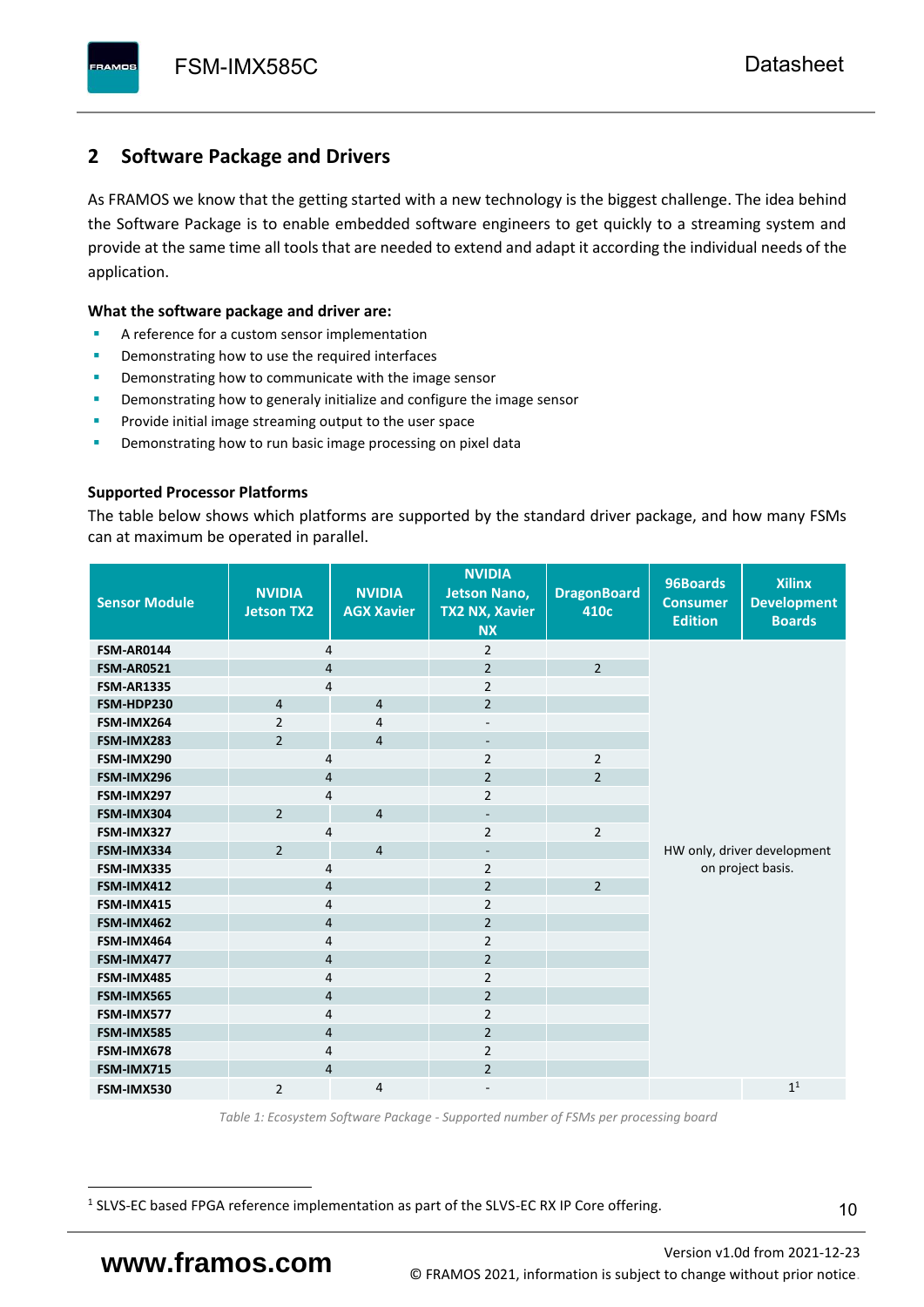#### <span id="page-12-0"></span>**2.1 Reference Software: NVIDIA Jetson Family**

The software package provided with the Development Kits of the FRAMOS Sensor Module Ecosystem provided for NVIDIA Jetson platforms provides a reference implementation of sensor and device drivers for MIPI CSI-2. It contains a minimum feature set demonstrating how to utilize the platform specific data interface and communication implementation, as well as the initialization of the image sensor and implementation of basic features.

#### **Package Content:**

- Platform and device drivers with Linux for Tegra Support
- V4L2 based subdevice drivers (low-level C API)
- Streamlined V4L2 library (LibSV) providing generic C/C++ API
- Display Examples:
	- OpenCV (Software)
	- LibArgus (Hardware)

#### **Supported Devices:**

- **NVIDIA Jetson Nano Developer Kit (B01)**
- **NVIDIA Jetson TX2 Developer Kit**
- NVIDIA Jetson TX2 NX Developer Kit
- **NVIDIA Jetson Xavier NX Developer Kit**
- **NVIDIA Jetson AGX Xavier Developer Kit**

### <span id="page-12-1"></span>**2.1.1 Platform and Sensor Device Drivers**

The driver divides into two main parts that are configured in separate ways – the Image Modes and the General Features of the image sensor.

#### **Image Modes**

These are major attributes that have impact to the image data stream formatting. They require a static preconfiguration within the device tree (DT):

- Image / streaming resolution
- Pixel format / bit depth
- Data rate / lane configuration

Each driver provides access to  $3 - 5$  pre-built configurations, reflecting the main operation modes of the imager. Beside the full resolution, that is always available, they allow to receive image streams in common video resolutions like VGA, Full HD and UHD as they are supported or make sense by the imagers, and utilize sensor features like ROI and binning.

They act as an example for implementation and usage and are available as source. Due to the size limitation of the device tree, it is not possible to integrate an extensive set of options.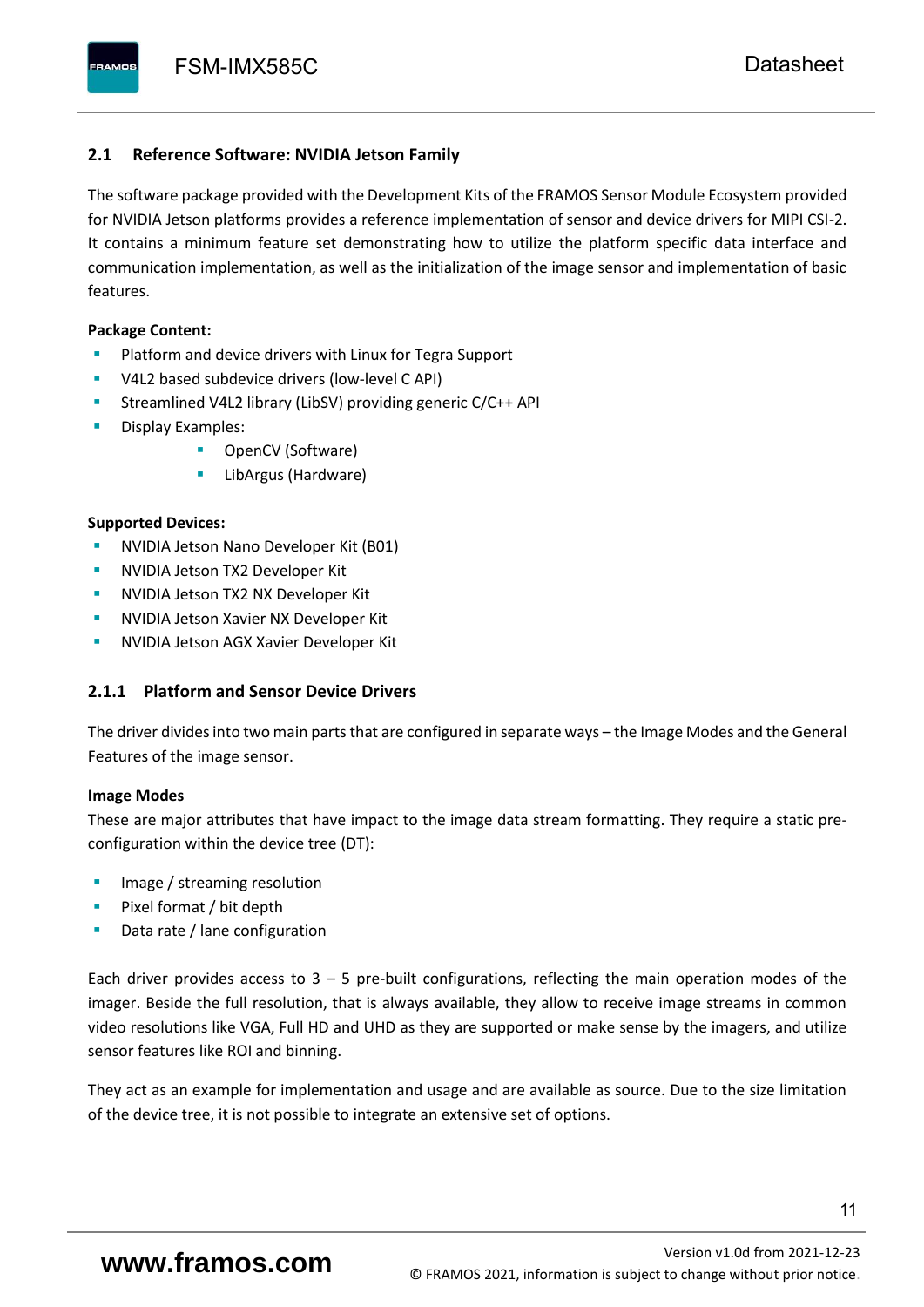#### **General Features**

These are attributes of the image sensor that do not manipulate the data stream formatting. The drivers provided with the Software Pack integrate the sensor features as shown in the table below.

| <b>Pre-Implemented</b><br><b>Features per</b><br><b>Model</b> | Gain (Analog / Digital) | <b>Frame Rate</b> | <b>Exposure Time</b> | Flip / Mirror | <b>IS Mode (Master / Slave)</b> | Sensor Mode ID | <b>Test Pattern Output</b> | <b>Black Level</b> | <b>HDR Output</b> | <b>Broadcast</b> | Data Rate | <b>Synchronizing Master</b> |                           |
|---------------------------------------------------------------|-------------------------|-------------------|----------------------|---------------|---------------------------------|----------------|----------------------------|--------------------|-------------------|------------------|-----------|-----------------------------|---------------------------|
| <b>FSM-AR0144</b>                                             |                         |                   |                      |               |                                 |                |                            |                    |                   |                  |           |                             |                           |
| <b>FSM-AR0521</b>                                             |                         |                   |                      |               |                                 |                |                            |                    |                   |                  |           |                             |                           |
| <b>FSM-AR1335</b>                                             |                         |                   |                      |               |                                 |                |                            |                    |                   |                  |           |                             |                           |
| FSM-HDP230                                                    |                         |                   |                      |               |                                 |                |                            |                    |                   |                  |           |                             |                           |
| FSM-IMX264                                                    |                         |                   |                      |               |                                 |                |                            |                    |                   |                  |           |                             |                           |
| FSM-IMX283                                                    |                         |                   |                      |               |                                 |                |                            |                    |                   |                  |           |                             |                           |
| FSM-IMX290                                                    |                         |                   |                      |               |                                 |                |                            |                    |                   |                  |           |                             |                           |
| FSM-IMX296                                                    |                         |                   |                      |               |                                 |                |                            |                    |                   |                  |           |                             |                           |
| FSM-IMX297                                                    |                         |                   |                      |               |                                 |                |                            |                    |                   |                  |           |                             |                           |
| FSM-IMX304                                                    |                         |                   |                      |               |                                 |                |                            |                    |                   |                  |           |                             |                           |
| FSM-IMX327                                                    |                         |                   |                      |               |                                 |                |                            |                    |                   |                  |           |                             |                           |
| FSM-IMX334                                                    |                         |                   |                      |               |                                 |                |                            |                    |                   |                  |           |                             |                           |
| FSM-IMX335                                                    |                         |                   |                      |               |                                 |                |                            |                    |                   |                  |           |                             |                           |
| FSM-IMX412                                                    |                         |                   |                      |               |                                 |                |                            |                    |                   |                  |           |                             |                           |
| FSM-IMX415                                                    |                         |                   |                      |               |                                 |                |                            |                    |                   |                  |           |                             |                           |
| FSM-IMX462                                                    |                         |                   |                      |               |                                 |                |                            |                    |                   |                  |           |                             | V4L (libsv) and libargus  |
| FSM-IMX464                                                    |                         |                   |                      |               |                                 |                |                            |                    |                   |                  |           |                             | V4L (libsv)               |
| FSM-IMX477                                                    |                         |                   |                      |               |                                 |                |                            |                    |                   |                  |           |                             | Not Supported/Implemented |
| FSM-IMX485                                                    |                         |                   |                      |               |                                 |                |                            |                    |                   |                  |           |                             |                           |
| FSM-IMX530                                                    |                         |                   |                      |               |                                 |                |                            |                    |                   |                  |           |                             |                           |
| FSM-IMX565                                                    |                         |                   |                      |               |                                 |                |                            |                    |                   |                  |           |                             |                           |
| FSM-IMX577                                                    |                         |                   |                      |               |                                 |                |                            |                    |                   |                  |           |                             |                           |
| FSM-IMX565                                                    |                         |                   |                      |               |                                 |                |                            |                    |                   |                  |           |                             |                           |
| FSM-IMX585                                                    |                         |                   |                      |               |                                 |                |                            |                    |                   |                  |           |                             |                           |
| FSM-IMX678                                                    |                         |                   |                      |               |                                 |                |                            |                    |                   |                  |           |                             |                           |
| FSM-IMX715                                                    |                         |                   |                      |               |                                 |                |                            |                    |                   |                  |           |                             |                           |

*Table 2: Supported sensor features on NVIDIA Jetson Family*

Further features, as they are supported by the image sensor, can be integrated into the driver sources using the image sensor datasheet.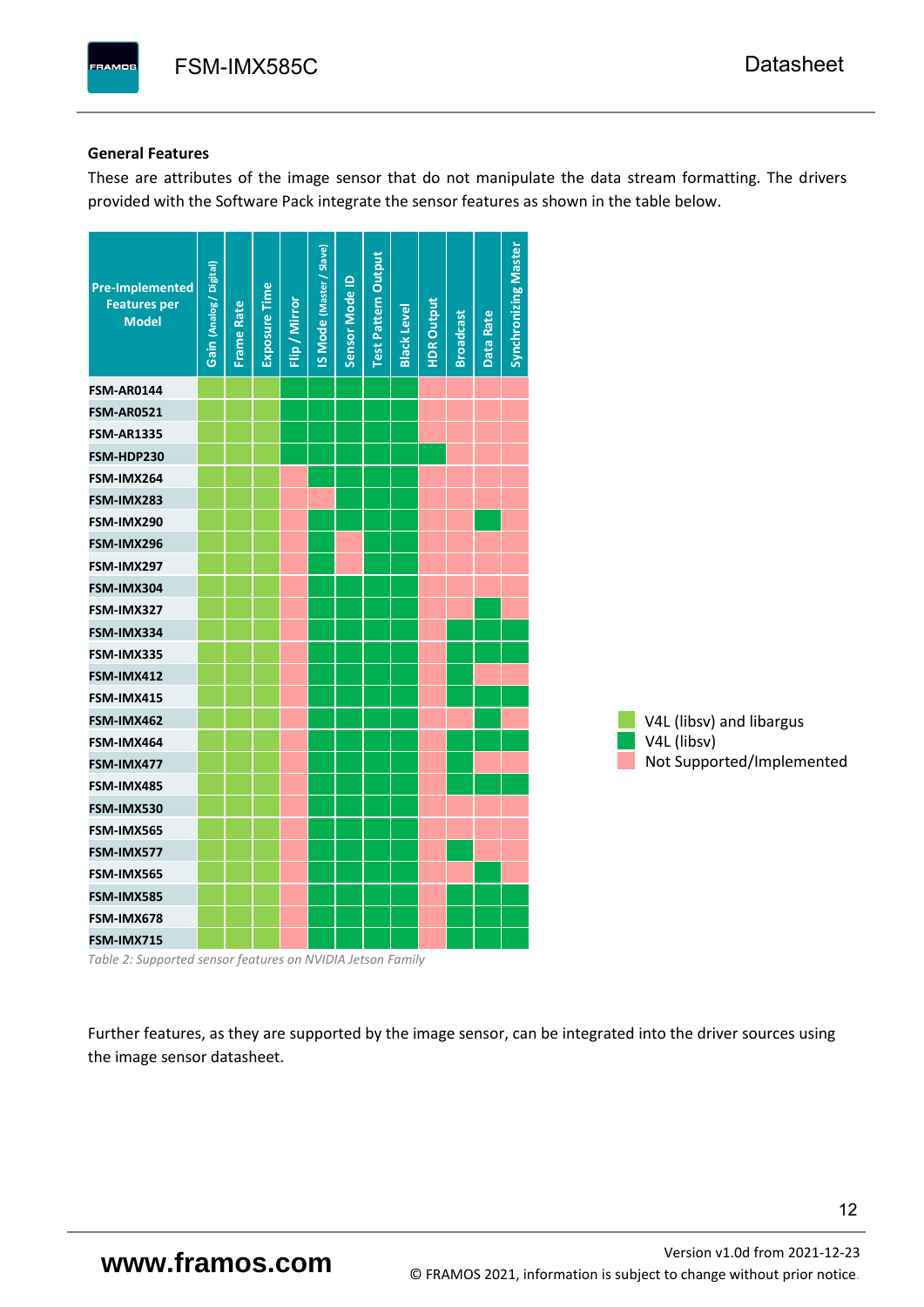# <span id="page-14-0"></span>**2.1.2 Image Pre-Processing Examples**

The provided image processing examples show the general mechanisms of data handling for an image processing using 3<sup>rd</sup>-party libraries. The OpenCV example provides data that is raw (mono) or demosaiced (color) and not further optimized for visual experience, while the LibArgus examples leverages the discrete ISP (Image Signal Processor) inside the Jetson SoC to optimize image reproduction.

## **Argus Camera Example:**

- Using hard ISP in NVIDIA Jetson SoCs, most performant option for image preprocessing
- Only applicable for color sensors (color processing can't be disabled)
- Most performant option
- Utilizing libArgus closed source library, support and tuning on individual basis through FRAMOS
- Example Implementation: Shows Demo Tuning per FSM Devkit

|                               | <b>Xavier</b><br>(AGX, NX) | Tegra X2<br>(TX2, TX2 NX) | Tegra X1<br>(TX1, Nano) |
|-------------------------------|----------------------------|---------------------------|-------------------------|
|                               | <b>Performance</b>         |                           |                         |
| Max. # of streams through ISP | 16                         | 12                        | 6                       |
| Pixel Bandwidth (max.)        | 2 Gpix/s                   | $1.4$ Gpix/s              | $1.4$ Gpix/s            |
| Image Resolution (max.)       | 64 MP                      | 24 MP                     | 24 MP                   |
| Image Width (max.)            | 6144 px                    | 6144 px                   | 6144 px                 |

*Table 3: ISP capabilities / limitations of NVIDIA Jetson Family*

The software package provided with our FSM Devkits contains a functionally and performance limited example configuration for the Jetson ISP. The configuration is sensor and lens related and demonstrates the combination of our standard kit in environments that are illuminated with fluorescent light, like in office or laboratory.

| <b>Supported Features in Default Configuration</b>                |                                             |  |  |  |  |  |  |
|-------------------------------------------------------------------|---------------------------------------------|--|--|--|--|--|--|
| Lens Considered (Type)                                            | Yes (Devkit Lens)                           |  |  |  |  |  |  |
| IR Cut Filter (Type)                                              | Yes (650nm/50%)                             |  |  |  |  |  |  |
| <b>Sensor Configuration</b>                                       | <b>Driver Default</b>                       |  |  |  |  |  |  |
| <b>Demosaic</b>                                                   | Yes <sup>2</sup>                            |  |  |  |  |  |  |
| <b>Black Level Compensation</b>                                   | <b>Yes (Calibrated)</b>                     |  |  |  |  |  |  |
| <b>Bad Pixel Correction</b>                                       | <b>Yes (Calibrated)</b>                     |  |  |  |  |  |  |
| <b>Color Correction</b>                                           | <b>Yes (Calibrated)</b>                     |  |  |  |  |  |  |
| Auto White Balance (A, TL84, D65)                                 | Limited (Calibrated for TL84 only)          |  |  |  |  |  |  |
| <b>Manual White Balancing</b>                                     | Limited (Not Calibrated)                    |  |  |  |  |  |  |
| Lens Shading / Falloff Correction                                 | Limited (Calibrated for Devkit lens)        |  |  |  |  |  |  |
| <b>Noise Reduction</b>                                            | Limited (Not Calibrated)                    |  |  |  |  |  |  |
| <b>Sharpening</b>                                                 | Limited (Not Calibrated)                    |  |  |  |  |  |  |
| Auto Exposure, Gain, Gamma,<br><b>Color/Tone, Contrast Tuning</b> | <b>Requires Application Specific Tuning</b> |  |  |  |  |  |  |

*Table 4: Default tuning of NVIDIA Jetson, supplied with FSM Devkits*

13

<sup>&</sup>lt;sup>2</sup> Demosaicing is always active and can't be disabled. For monochrome sensors refer to libSV to bypass the ISP.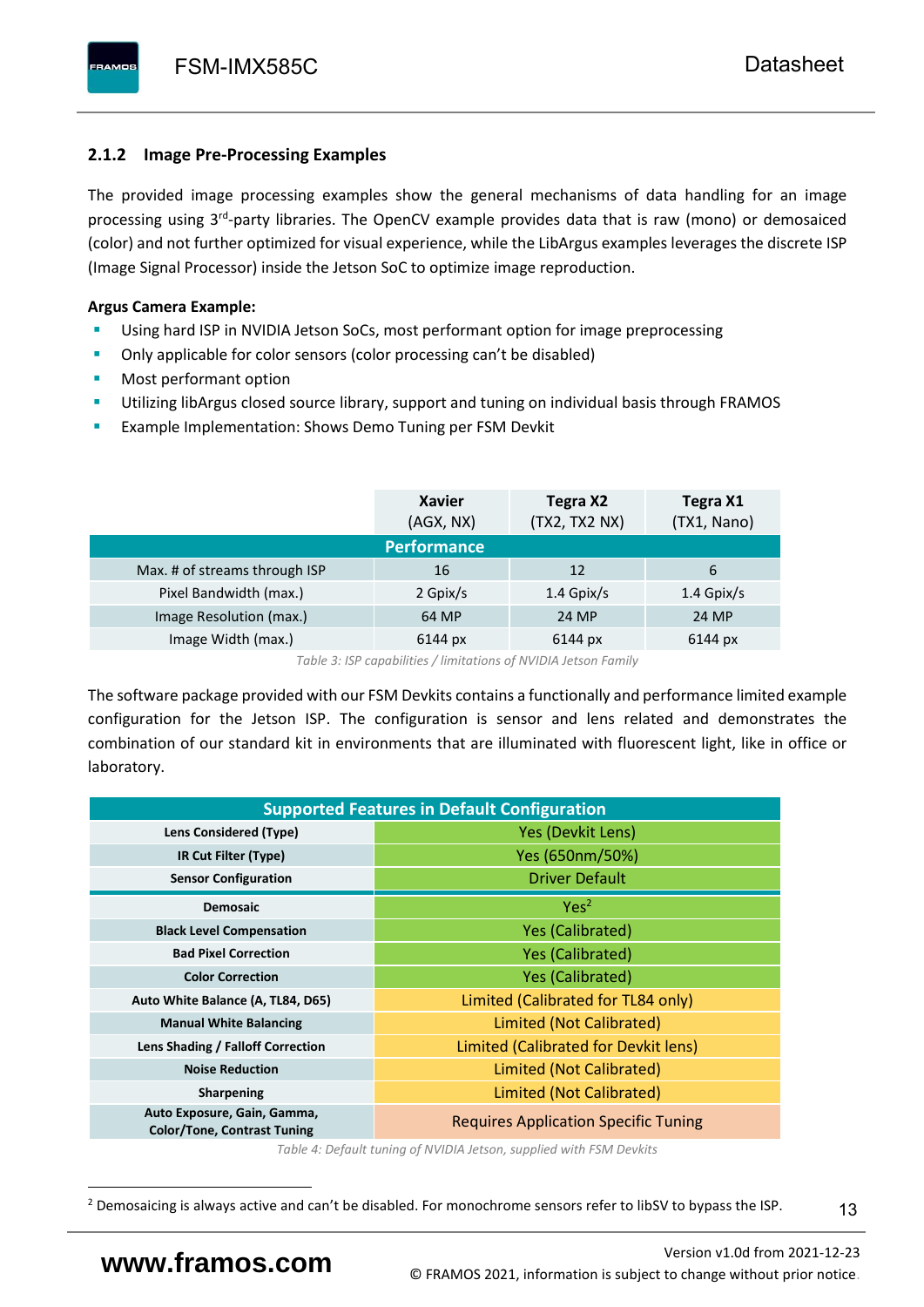To archive best performance and stable results also in variable lighting conditions, a fully featured calibration will be required. As NVIDIA camera partner, FRAMOS provides full ISP configurations for standard setups on request. Further, full custom calibration services considering lens and application specific requirements for sophisticated applications are provided on per project basis.

#### **OpenCV Example:**

- Open software library
- Easy to use and large feature set
- **•** Very resource hungry (CPU)
- Not recommended for pre-processing
- **Example Implementation: Demosaicing, Displaying**

Due to limited performance and extreme resource utilization, the image processing support utilizing the CPU will not be further enhanced.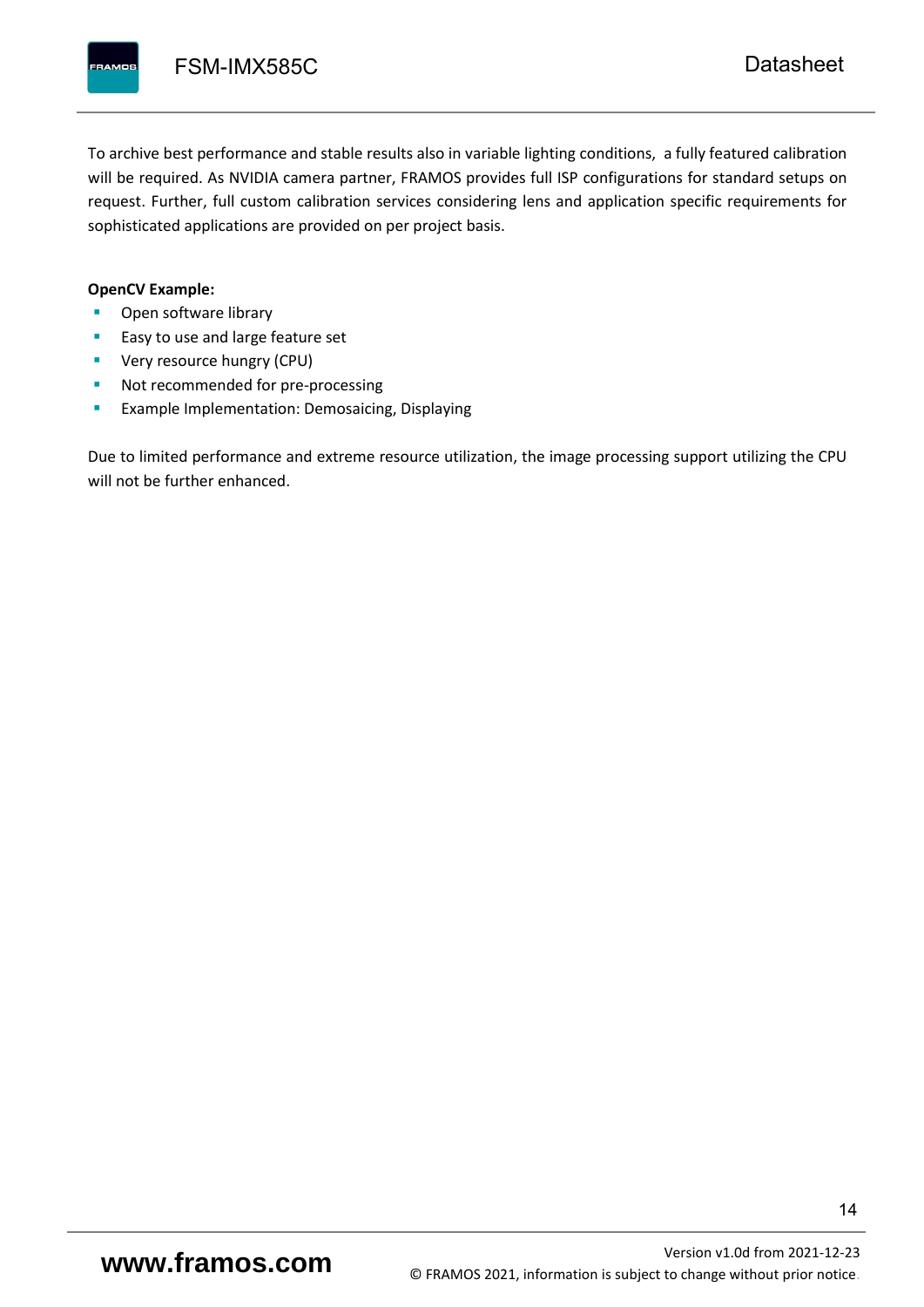# <span id="page-16-0"></span>**3 Ecosystem Compatibility Matrix**

## <span id="page-16-1"></span>**3.1 Hardware Support**

The following matrix shows the compatibility of FSMs, FSAs and FPAs to each other. The FSAs differentiate to each other by supplied voltages, power up sequence, generated clock (oscillator) and physical attributes.

| <b>Item</b> | FSM-IMX477<br>FSM-IMX577                                | FSM-IMX290<br>FSM-IMX327<br>FSM-IMX334<br>FSM-IMX335<br>FSM-IMX412 FSM-IMX462<br>FSM-IMX464<br><b>FSM-IMX485</b> | <b>FSM-IMX296</b><br>FSM-IMX297                         | <b>FSM-AR0521</b><br><b>FSM-AR1335</b>                  | FSM-IMX415<br><b>FSM-IMX715 FSM-IMX283</b>              |                                            | <b>FSM-AR0144</b>                                       | FSM-HDP230                                              | FSM-IMX565<br>FSM-IMX585<br>FSM-IMX678                  |
|-------------|---------------------------------------------------------|------------------------------------------------------------------------------------------------------------------|---------------------------------------------------------|---------------------------------------------------------|---------------------------------------------------------|--------------------------------------------|---------------------------------------------------------|---------------------------------------------------------|---------------------------------------------------------|
| FSA-FT1/A   | FPA-4.A/TXA<br>FPA-A/NVN<br>FPA-2.A/96B<br>FPA-ABC/XX13 |                                                                                                                  |                                                         |                                                         |                                                         |                                            |                                                         |                                                         |                                                         |
| FSA-FT3/A   |                                                         | FPA-4.A/TXA<br>FPA-A/NVN <sup>4</sup><br>FPA-2.A/96B<br>FPA-ABC/XX13                                             |                                                         |                                                         |                                                         |                                            |                                                         |                                                         |                                                         |
| FSA-FT6/A   |                                                         |                                                                                                                  | FPA-4.A/TXA<br>FPA-A/NVN<br>FPA-2.A/96B<br>FPA-ABC/XX13 |                                                         |                                                         |                                            |                                                         |                                                         |                                                         |
| FSA-FT7/A   |                                                         |                                                                                                                  |                                                         | FPA-4.A/TXA<br>FPA-A/NVN<br>FPA-2.A/96B<br>FPA-ABC/XX13 |                                                         |                                            |                                                         |                                                         |                                                         |
| FSA-FT11/A  |                                                         |                                                                                                                  |                                                         |                                                         | FPA-4.A/TXA<br>FPA-A/NVN<br>FPA-2.A/96B<br>FPA-ABC/XX13 |                                            |                                                         |                                                         |                                                         |
| FSA-FT12/A  |                                                         |                                                                                                                  |                                                         |                                                         |                                                         | FPA-4.A/TXA<br>FPA-2.A/96B<br>FPA-ABC/XX13 |                                                         |                                                         |                                                         |
| FSA-FT13/A  |                                                         |                                                                                                                  |                                                         |                                                         |                                                         |                                            | FPA-4.A/TXA<br>FPA-A/NVN<br>FPA-2.A/96B<br>FPA-ABC/XX13 |                                                         |                                                         |
| FSA-FT19/A  |                                                         |                                                                                                                  |                                                         |                                                         |                                                         |                                            |                                                         | FPA-4.A/TXA<br>FPA-A/NVN<br>FPA-2.A/96B<br>FPA-ABC/XX13 |                                                         |
| FSA-FT26/A  |                                                         |                                                                                                                  |                                                         |                                                         |                                                         |                                            |                                                         |                                                         | FPA-4.A/TXA<br>FPA-A/NVN<br>FPA-2.A/96B<br>FPA-ABC/XX13 |

#### <span id="page-16-2"></span>**Sensor Modules with MIPI CSI-2 (D-PHY) Output**

*Table 5: Ecosystem Compatibility Matrix – Native CSI-2 (D-PHY) FSMs*

Version [v1.0d](#page-0-3) from 2021-12-23 **www.framos.com** © FRAMOS 2021, [information is subject to change without prior notice.](mailto:sales@framos.de)

<sup>&</sup>lt;sup>3</sup> Not verified, Xilinx Development Board with hard MIPI CSI-2 / D-PHY interface.

<sup>4</sup> FSM-IMX334 is not supported due to the sensor requiring 4-lanes MIPI.